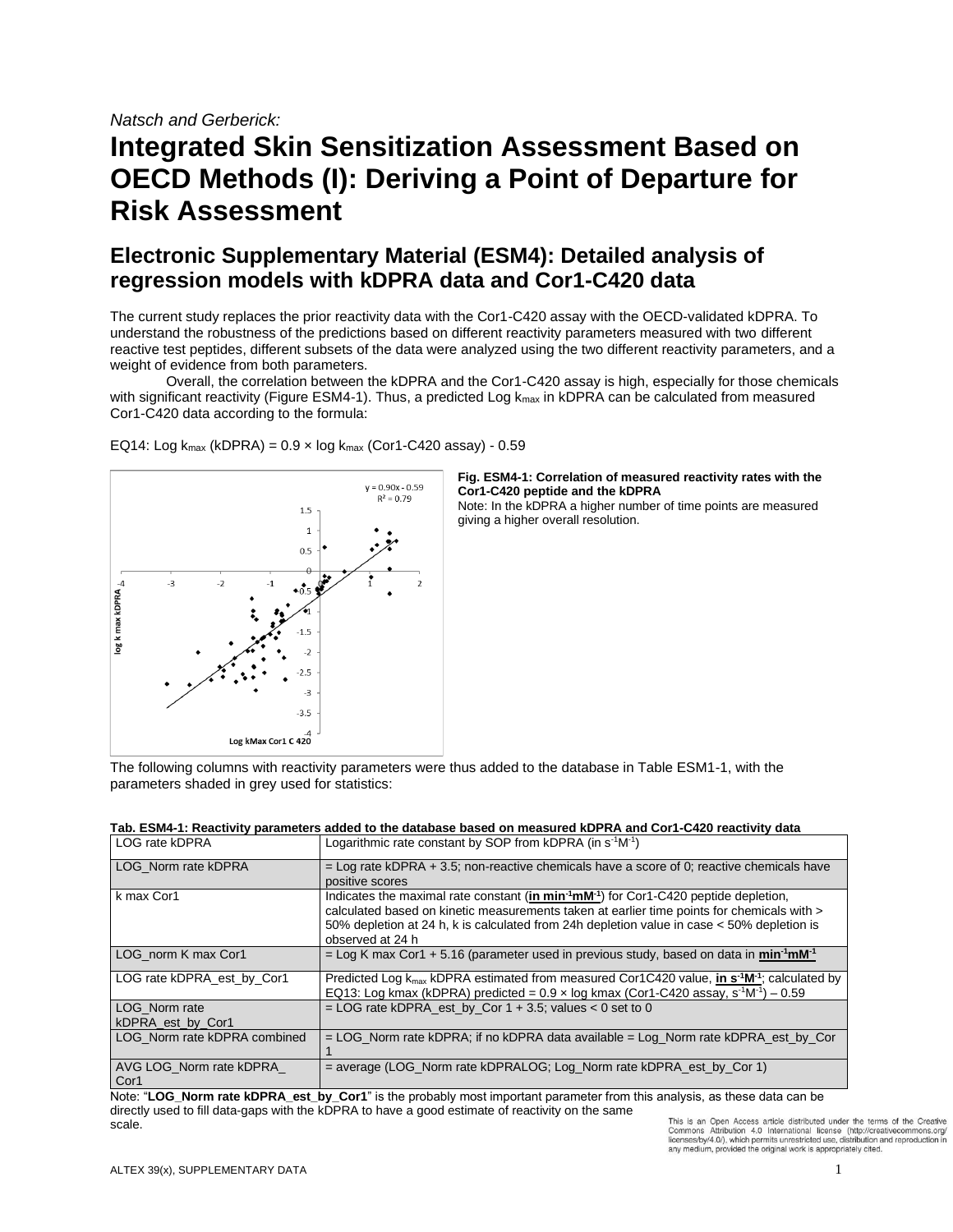### **Analysis of the different datasets and reactivity parameters on models with KS and reactivity data (analogous to EQ1)**

### **a) Analysis on the 203 chemicals used to train EQ1**

As shown in Table ESM4-2 and Figure ESM4-2, **EQ15** with the Cor1-C420 reactivity rate transformed to the kDPRA scale (LOG\_Norm rate kDPRA\_est\_by\_Cor1) gives overall very similar predicted pEC3 values as EQ1. Using the mean of the two reactivity measurements in **EQ16** (AVG LOG\_Norm rate kDPRA\_ Cor1) taking the evidence from both tests into account gives only a marginal improvement of overall predictivity for *in vivo* data, but reactivity has a slightly higher weight as compared to EQ1. This shows that the two reactivity measurements overall have similar information content.





#### **b) Analysis on the 244 chemicals used to train models in the previous analysis**

On the dataset with 244 chemicals used for the global model in the 2015 analysis (Natsch et al., 2015), **EQ18** corresponds to the original global model presented in 2015, and it has a similar predictivity as **EQ17**, in which the rate from the Cor1-C420 assay is transformed to a predicted  $k_{\text{max}}$  in kDPRA. Thus, as to be expected, this linear data transformation has no significant effect on predictivity.

In **EQ19**, the transformed Cor1-C420 values are replaced by kDPRA values if available, and in **EQ20**, the average values are taken if both are available. These two equations again have a very similar predictivity to EQ17. Thus, overall, the transformed Cor1-C420 rates and the kDPRA rates can be used interchangeably based on the analysis of this data sub-set used previously. Furthermore, the weight-of-evidence from both reactivity assays does not significantly improve predictivity, indicating largely redundant information as also indicated in Figure ESM4-2.

#### **c) Analysis on the complete dataset on 317 chemicals**

Focusing on the complete dataset on 317 chemicals, the picture again is very similar: **EQ21** using the transformed values from the Cor1-C420 assay on 317 chemicals is very similar to EQ15 using the same input parameters on 203 chemicals, with a slightly higher weight for KS data. If the Cor1-C420 values are replaced by kDPRA data if available (**EQ22**) or if average values are taken (**EQ23**), the predictivity and the regression equation does only change slightly.

**EQ22** is comparable to EQ1, since the same input data are used for 203 chemicals in EQ1 and EQ22, and for the additional 114 chemicals, the data from the Cor1-C420 assay transformed to the kDPRA scale are used for data-gap filling. Thus, this comparison indicates how robust the key EQ1 used in the prediction Spreadsheet is to the addition of more data. KS EC1.5 receives a slightly higher weight in EQ22, while the weight of the IC50 parameter is slightly reduced, but else the predictive equation does not significantly change by the addition of 114 more data points using the reactivity data obtained by read-across from the Cor1-C420 assay, indicating that this global model is quite stable. We have no h-CLAT data to test whether this is also true for EQ4, EQ5, EQ6 and EQ7, but since they are all based already on a large set of 188 chemicals and based on the stability shown here of models with KS and different reactivity parameters we would expect them also to be robust.

This analysis shows that the reactivity parameter is probably well covered by either assay. The estimated kDPRA values derived from the Cor1-C420 testing can be used for data-gap filling for modeling and read-across if no kDPRA values are available.